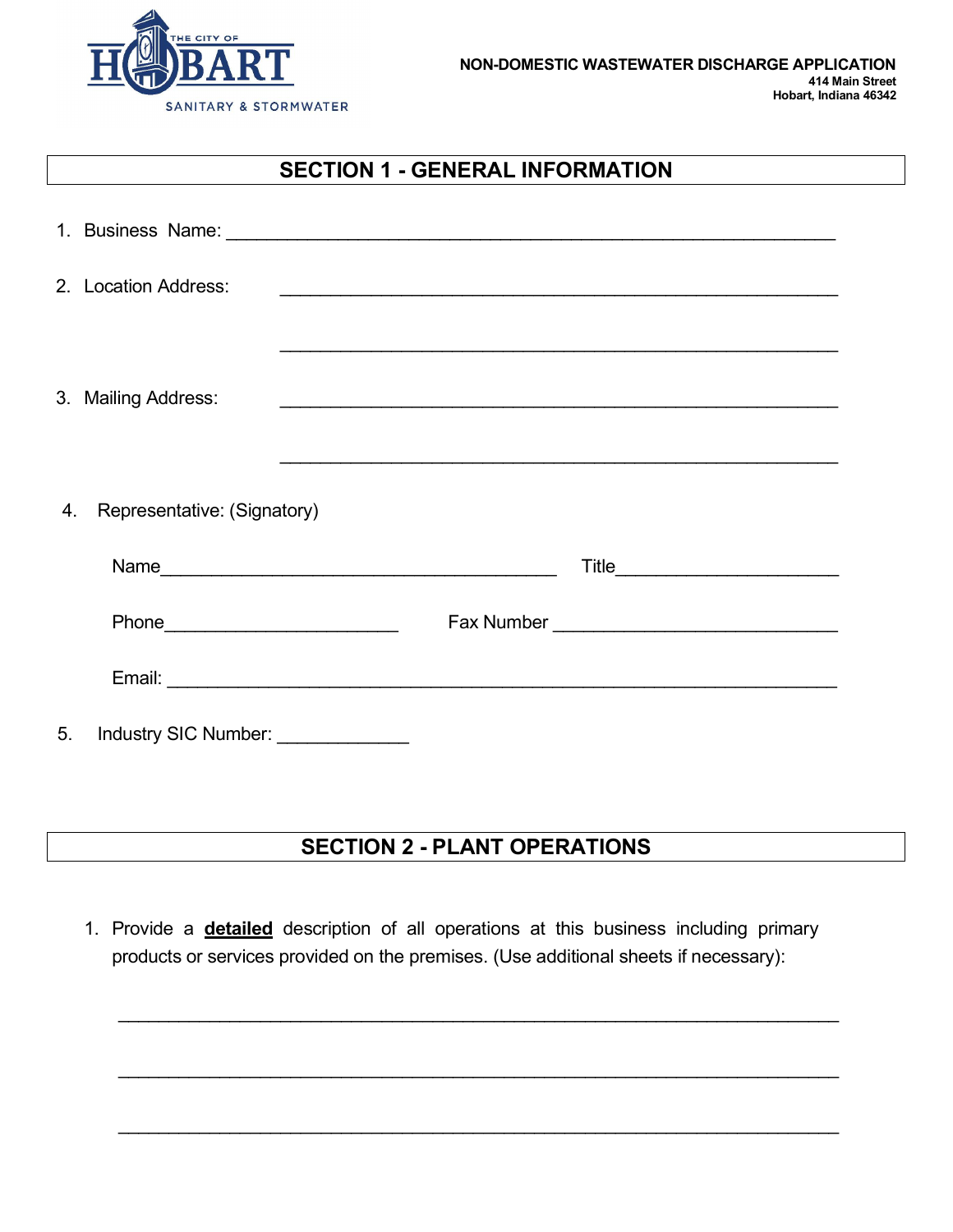| 5. Hours of operation: (check days) Mon. Tues. Wed. Thur. Fri.<br>Sat. Sun.                                                                                   |
|---------------------------------------------------------------------------------------------------------------------------------------------------------------|
| Number of Shifts per Day: _____ Hours per Shift_____ Shift Periods ______________                                                                             |
| Number of Employees per Shift: ______<br><u> 1989 - Jan Samuel Barbara, primeira establecidade a la propia de la propia de la propia de la propia de la p</u> |
| Security on site: Yes _____ No ____                                                                                                                           |
| <b>Additional Relevant Information:</b>                                                                                                                       |
|                                                                                                                                                               |
|                                                                                                                                                               |
|                                                                                                                                                               |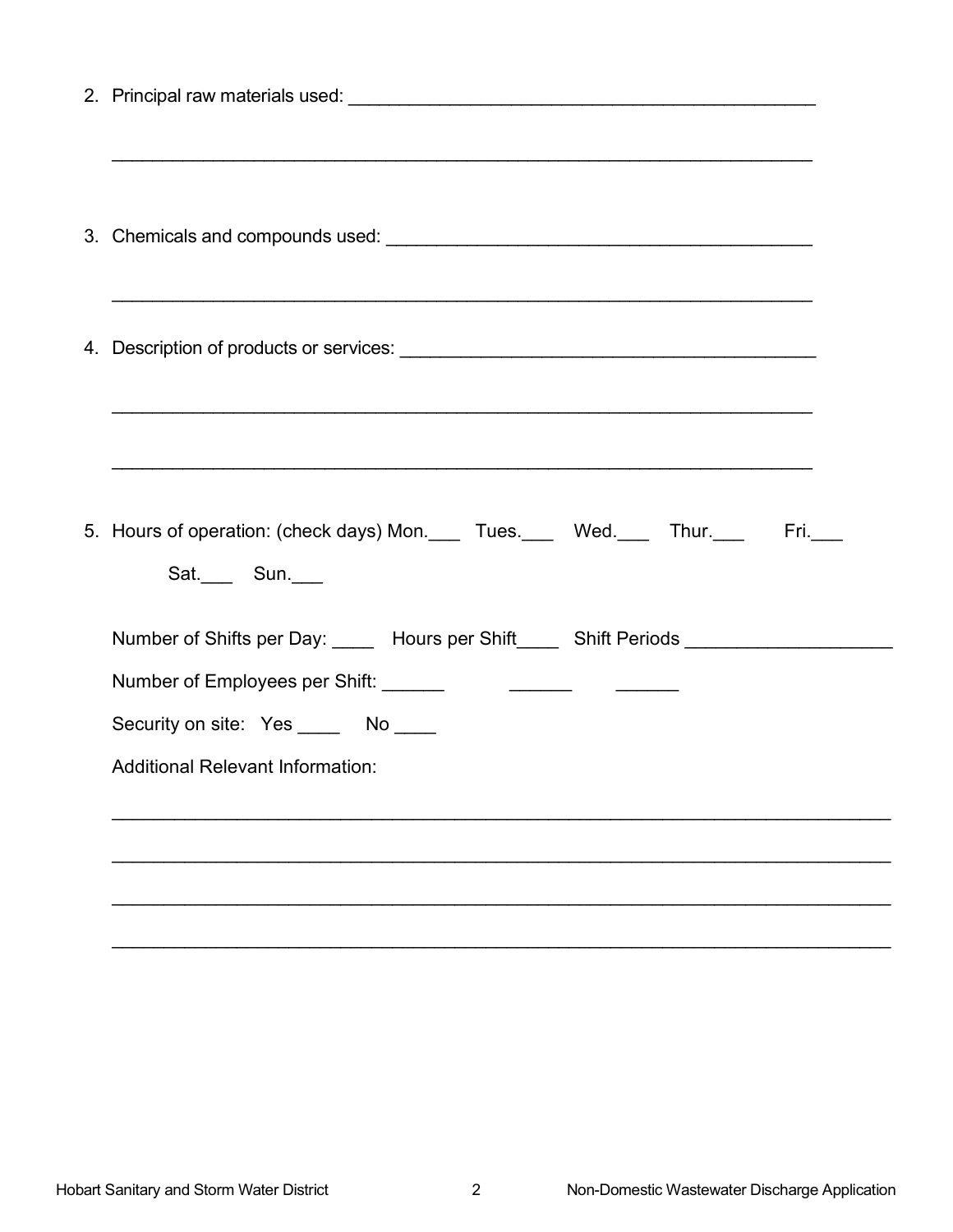## **SECTION 3 - WATER USAGE AND DISCHARGE INFORMATION**

1. List intake water sources and volumes:

| <b>SOURCE</b>                                                                                                                                                                            | <b>VOLUME (gallons/day)</b>                                                                                                                                                                                                                           |  |
|------------------------------------------------------------------------------------------------------------------------------------------------------------------------------------------|-------------------------------------------------------------------------------------------------------------------------------------------------------------------------------------------------------------------------------------------------------|--|
| Indiana American Water Co.<br>Private (well, ponds, rivers, ETC.)<br>Other (surface, ground, ETC.)<br>2. List average water usage for:                                                   | the control of the control of the control of the control of the control of the control of                                                                                                                                                             |  |
| <b>DESCRIPTION</b>                                                                                                                                                                       | <b>VOLUME (gallons/day)</b>                                                                                                                                                                                                                           |  |
| Process Waste stream #1<br>Process Waste stream #2<br>Process Waste stream #3<br>Process Waste stream #4<br><b>Sanitary Water</b><br><b>Cooling Water</b><br><b>Boiler Feed</b><br>Other | <u> 1980 - Johann John Stone, mars eta bainar eta industrial eta industrial eta industrial eta industrial eta in</u><br>the control of the control of the control of the control of the control of<br><u> 1980 - Johann John Stone, mars et al. (</u> |  |
| Describe how each process waste stream is generated:                                                                                                                                     |                                                                                                                                                                                                                                                       |  |
|                                                                                                                                                                                          |                                                                                                                                                                                                                                                       |  |
|                                                                                                                                                                                          |                                                                                                                                                                                                                                                       |  |
|                                                                                                                                                                                          |                                                                                                                                                                                                                                                       |  |
|                                                                                                                                                                                          |                                                                                                                                                                                                                                                       |  |
|                                                                                                                                                                                          |                                                                                                                                                                                                                                                       |  |

3. List average volume of discharge or water loss to:

| <b>VOLUME</b> (gallons per day) |
|---------------------------------|
|                                 |
|                                 |
|                                 |
|                                 |
|                                 |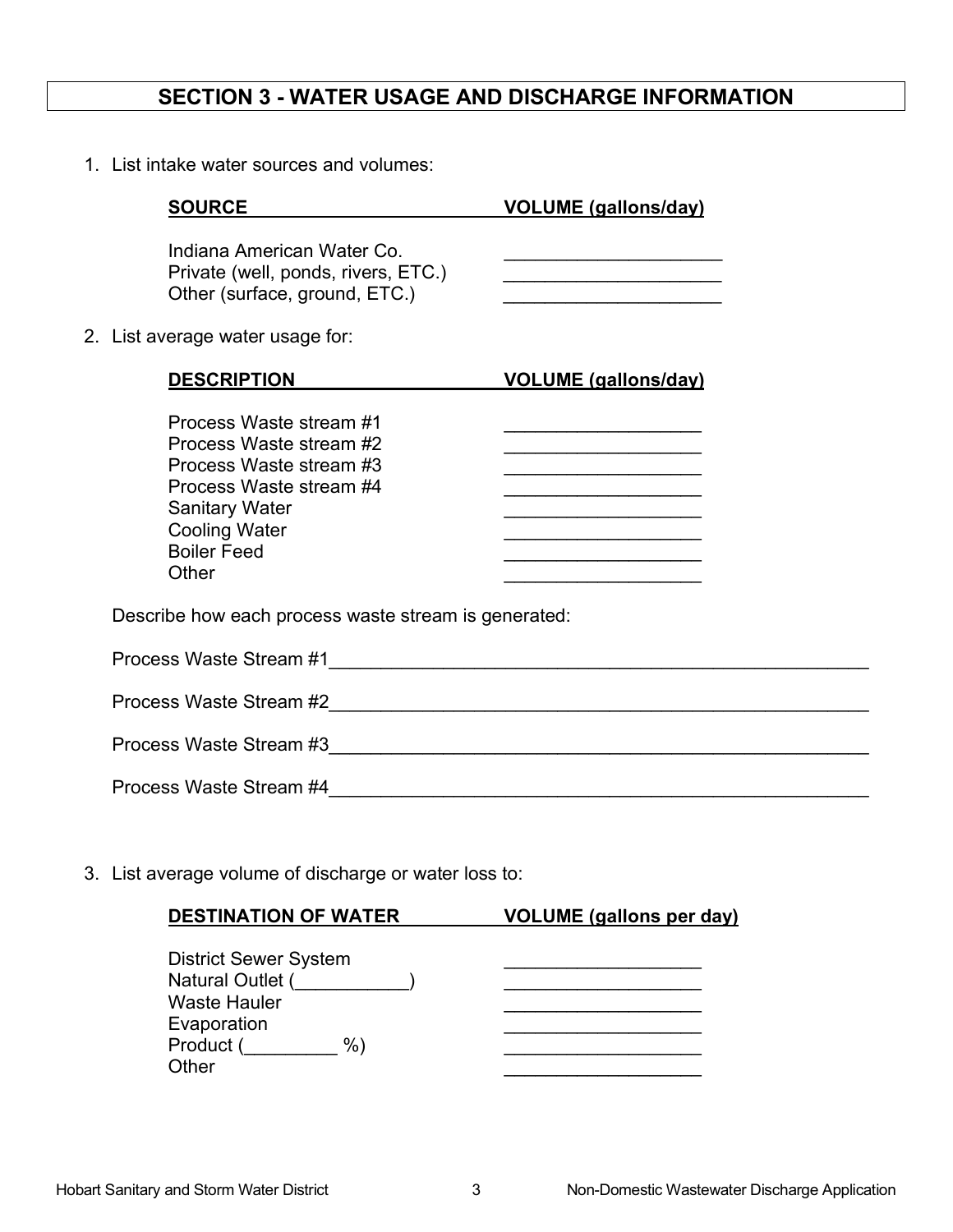4. List average volume of discharge to the Hobart Sanitary District Sewer System:

| <b>DESCRIPTION</b> | <b>VOLUME</b> (gallons per day |
|--------------------|--------------------------------|
|                    |                                |
| <b>Process</b>     |                                |
| Sanitary           |                                |
| Other              |                                |

5. Measurement of flow:

| <b>TYPE OF FLOWMETER</b> | <b>LOCATION OF FLOW METER</b>                                                                  | <b>DESCRIPITION OF FLOW</b> |
|--------------------------|------------------------------------------------------------------------------------------------|-----------------------------|
|                          |                                                                                                |                             |
|                          |                                                                                                |                             |
|                          |                                                                                                |                             |
|                          |                                                                                                |                             |
|                          |                                                                                                |                             |
|                          | (Flow meter information must correspond with the information submitted in Section #3-4 above.) |                             |

- 
- 6. Is the discharge to the sewer: \_\_\_\_Continuous \_\_\_\_Batch
	- If batch, give frequency: \_\_\_\_\_\_\_\_\_\_\_\_\_\_\_\_\_\_\_\_\_\_\_\_\_\_\_\_\_\_\_\_\_\_\_\_\_\_\_\_\_\_\_\_\_\_\_\_\_\_\_\_

Provide a schematic of the plant flow showing process, sanitary, cooling streams, etc. and their point of entry into the sewer system. Indicate on the schematic the point where sampling occurs. If this information has not been submitted within the last six months or has not changed since the last submittal it must be submitted with this permit application.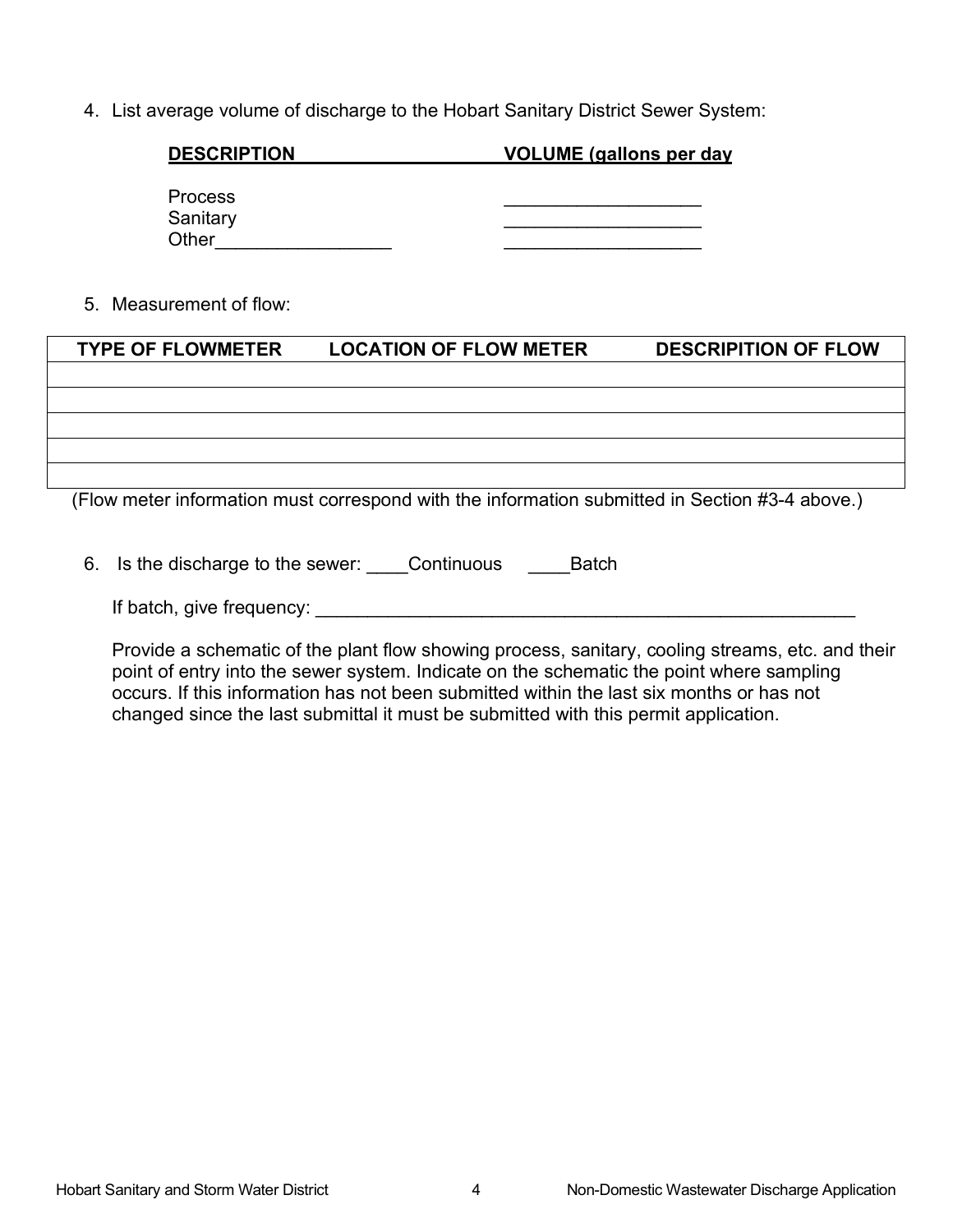## **SECTION 4 - PRETREATMENT**

| 1. | Describe any waste water treatment equipment or process in use and indicate                                    |
|----|----------------------------------------------------------------------------------------------------------------|
|    |                                                                                                                |
| 2. | If a treatment system exists, what method is utilized to dispose of pretreatment<br>sludge's and/or residuals? |
| 3. |                                                                                                                |
|    | Class No. Certification No.                                                                                    |
| 4. | Describe any additional pretreatment facilities and/or processes under consideration. Include a                |
|    |                                                                                                                |

# **SECTION 5 – WASTEWATER CHARACTERISTICS**

\_\_\_\_\_\_\_\_\_\_\_\_\_\_\_\_\_\_\_\_\_\_\_\_\_\_\_\_\_\_\_\_\_\_\_\_\_\_\_\_\_\_\_\_\_\_\_\_\_\_\_\_\_\_\_\_\_\_\_\_\_\_\_\_\_\_\_\_\_\_\_\_\_\_\_\_\_\_\_\_\_\_

1. Attach sampling data pertaining to the facility's discharge to the sewer system. Explain where and when the sampling was accomplished, what type of sample was taken during normal production activity and/or representing typical wastewater flows. A list of pollutants to be sampled is attached.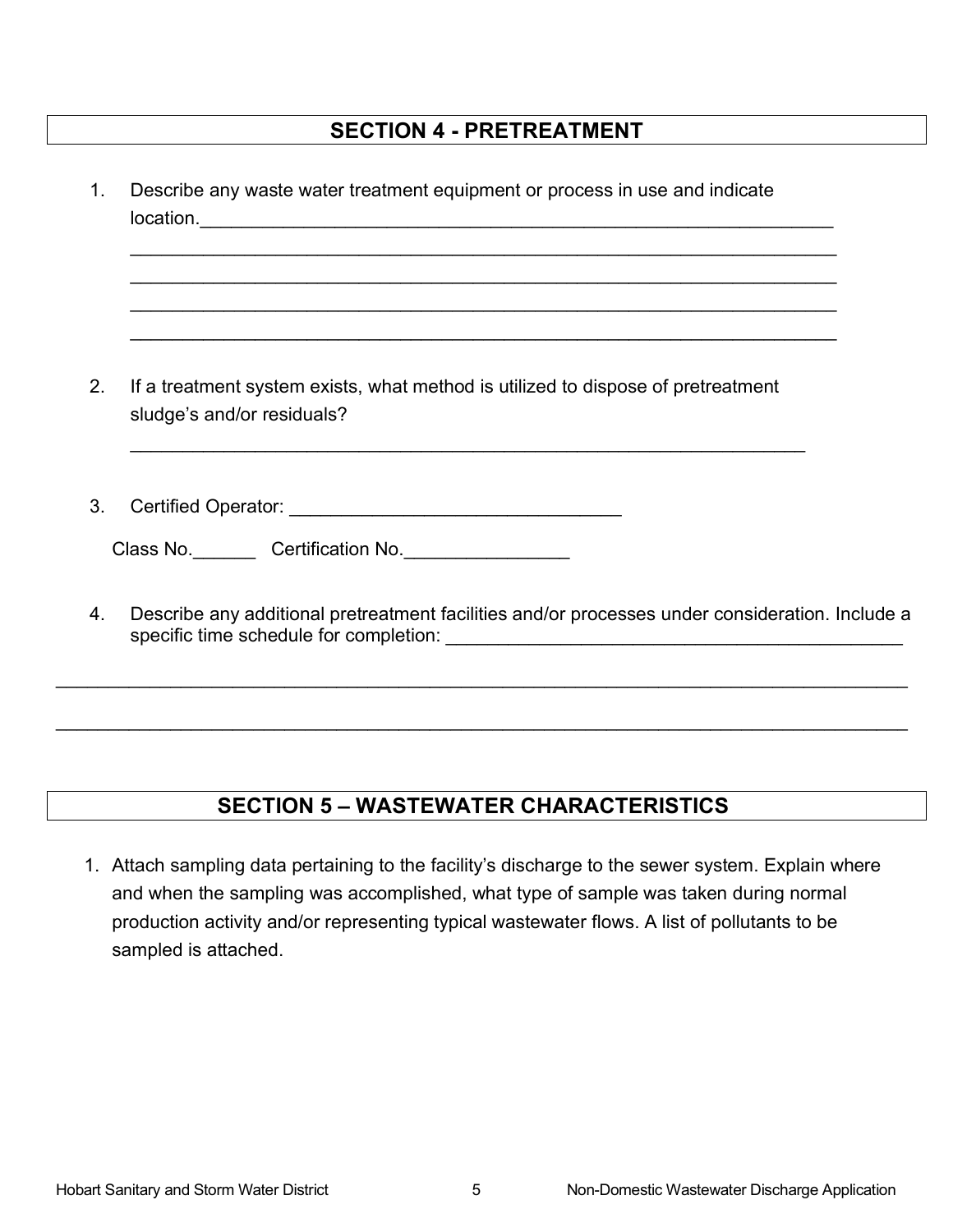#### REQUIRED SAMPLING

| <b>POLLUTANT</b>              | <b>SAMPLE TYPE</b> |
|-------------------------------|--------------------|
| Arsenic                       | 24 hour composite  |
| Cadmium (Total)               | 24 hour composite  |
| Chromium (Total)              | 24 hour composite  |
| Chromium (Hexavalent)         | Grab               |
| Copper (Total)                | 24 hour composite  |
| Cyanide (Total)               | Grab               |
| Iron                          | 24 hour composite  |
| Lead (Total)                  | 24 hour composite  |
| Mercury (Total)               | Grab               |
| Molybdenum                    | 24 hour composite  |
| Nickel (Total)                | 24 hour composite  |
| Selenium                      | 24 hour composite  |
| Silver (Total)                | 24 hour composite  |
| Zinc (Total)                  | 24 hour composite  |
| Phenols (4AAP)                | Grab               |
| Oil and Grease                | Grab               |
| Chlorides                     | 24 hour composite  |
| <b>Fluorides</b>              | 24 hour composite  |
| <b>Sulfate</b>                | 24 hour composite  |
| <b>Total Dissolved Solids</b> | 24 hour composite  |
| <b>Benzene</b>                | Grab               |
| <b>Toluene</b>                | Grab               |
| Ethylene                      | Grab               |
| Xylene                        | Grab               |
| cBOD <sub>5</sub>             | 24 hour composite  |
| <b>Total Suspended Solids</b> | 24 hour composite  |
| Ammonia Nitrogen              | 24 hour composite  |
| Phosphorus                    | 24 hour composite  |
| рH                            | Grab               |
|                               |                    |